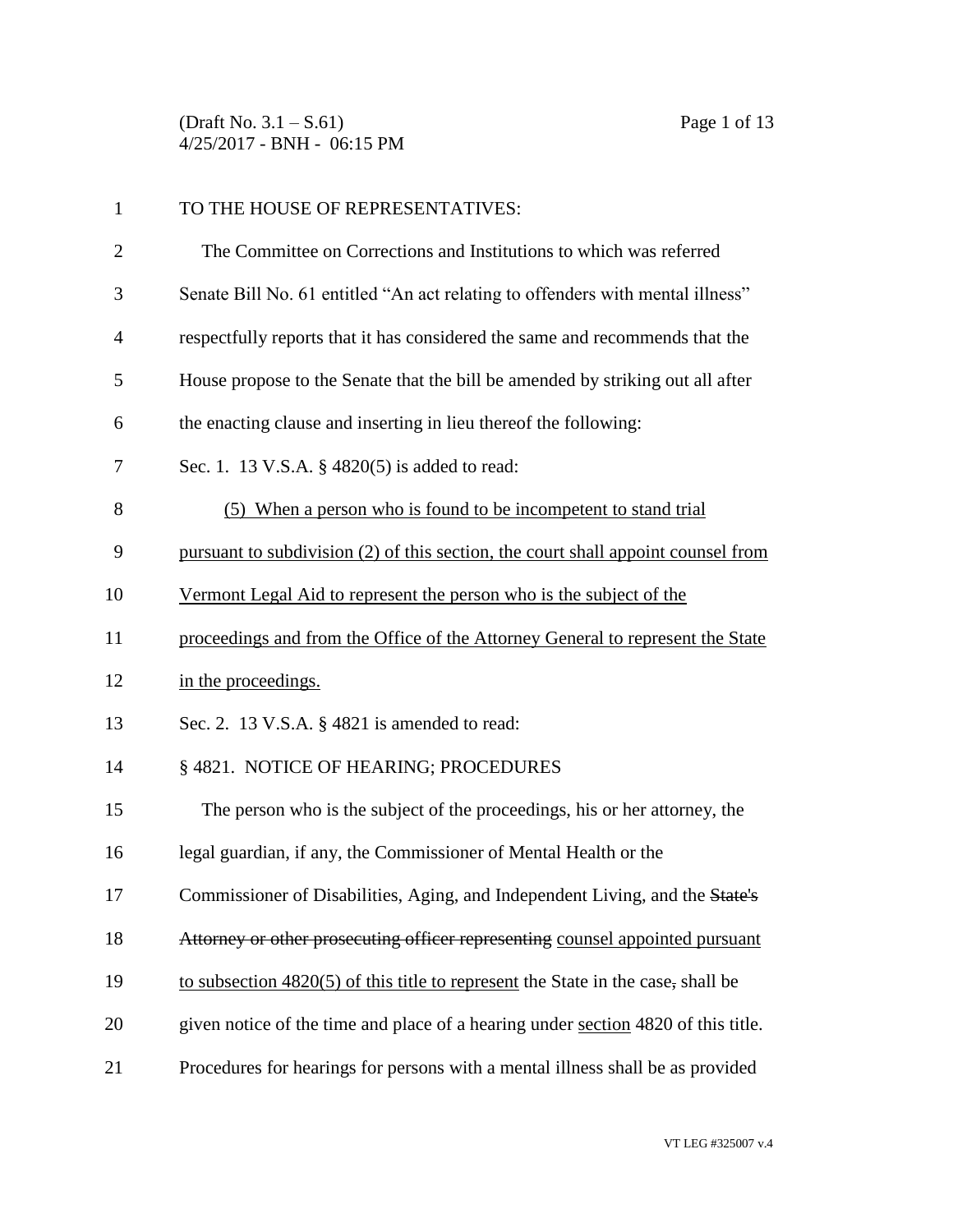## (Draft No. 3.1 – S.61) Page 2 of 13 4/25/2017 - BNH - 06:15 PM

| $\mathbf{1}$   | in 18 V.S.A. chapter 181. Procedures for hearings for persons with an             |
|----------------|-----------------------------------------------------------------------------------|
| $\overline{2}$ | intellectual disability shall be as provided in 18 V.S.A. chapter 206, subchapter |
| 3              | 3.                                                                                |
| 4              | Sec. 3. 28 V.S.A. $\S$ 3 is amended to read:                                      |
| 5              | § 3. GENERAL DEFINITIONS                                                          |
| 6              | As used in this title:                                                            |
| 7              | * * *                                                                             |
| 8              | (12) Despite other names this concept has been given in the past or may           |
| 9              | be given in the future, "segregation" means a form of separation from the         |
| 10             | general population that may or may not include placement in a single-             |
| 11             | occupancy cell and that is used for disciplinary, administrative, or other        |
| 12             | reasons, but shall not mean confinement to an infirmary or a residential          |
| 13             | treatment setting for purposes of evaluation, treatment, or provision of          |
| 14             | services.                                                                         |
| 15             | Sec. 4. 28 V.S.A. § 701a(b) is amended to read:                                   |
| 16             | (b) For purposes of this title, and despite other names this concept has been     |
| 17             | given in the past or may be given in the future, "segregation" means a form of    |
| 18             | separation from the general population which may or may not include               |
| 19             | placement in a single occupancy cell and which is used for disciplinary,          |
| 20             | administrative, or other reasons As used in this section, "segregation" shall     |
| 21             | have the same meaning as in subdivision $3(12)$ of this title.                    |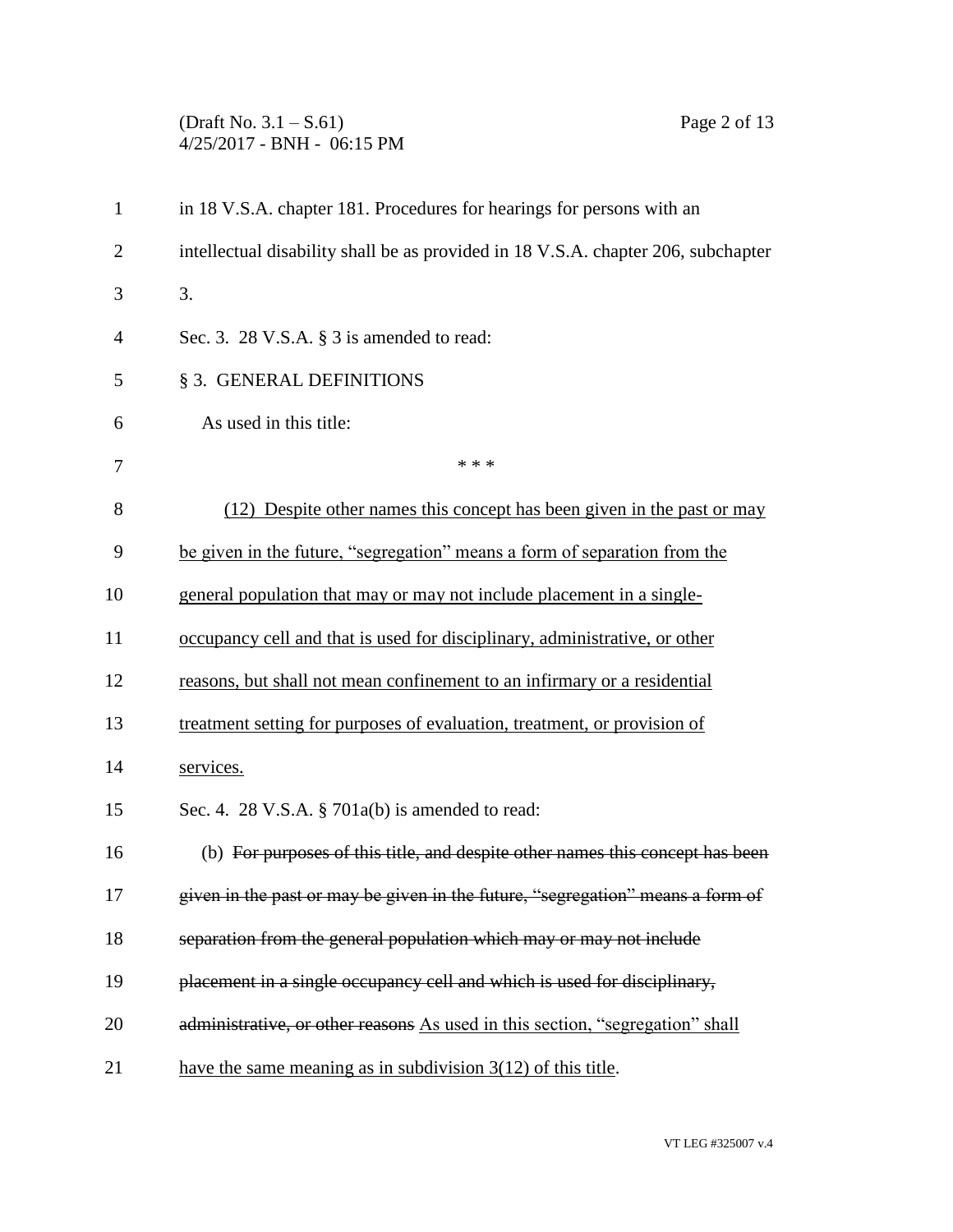(Draft No. 3.1 – S.61) Page 3 of 13 4/25/2017 - BNH - 06:15 PM

| $\mathbf{1}$   | Sec. 5. 28 V.S.A. § 907 is amended to read:                                            |
|----------------|----------------------------------------------------------------------------------------|
| $\overline{2}$ | § 907. MENTAL HEALTH SERVICE FOR INMATES; POWERS AND                                   |
| 3              | RESPONSIBILITIES OF COMMISSIONER                                                       |
| $\overline{4}$ | The Commissioner shall administer a program of trauma-informed mental                  |
| 5              | health services which that shall be available to all inmates and shall provide         |
| 6              | adequate staff to support the program. The program shall provide the                   |
| 7              | following services:                                                                    |
| 8              | (1)(A) Within 24 hours of admittance to a correctional facility, all                   |
| 9              | inmates shall be screened for any signs of mental illness, mental condition $\Theta$ . |
| 10             | psychiatric disability or disorder, or serious functional impairment. If as a          |
| 11             | result of the screening it is determined that the inmate is receiving services         |
| 12             | under the developmental disabilities home and community based community-               |
| 13             | based services waiver or is currently receiving community rehabilitation and           |
| 14             | treatment services, he or she will automatically be designated as having a             |
| 15             | serious functional impairment.                                                         |
| 16             | (B) Every inmate who is identified as a result of screening by a mental                |
| 17             | health professional as requiring inpatient evaluation, treatment, or services          |
| 18             | shall, within 24 hours of the screening, be referred for such treatment,               |
| 19             | evaluation, or services in a setting appropriate to the clinical needs of the          |
| 20             | inmate.                                                                                |
| 21             | * * *                                                                                  |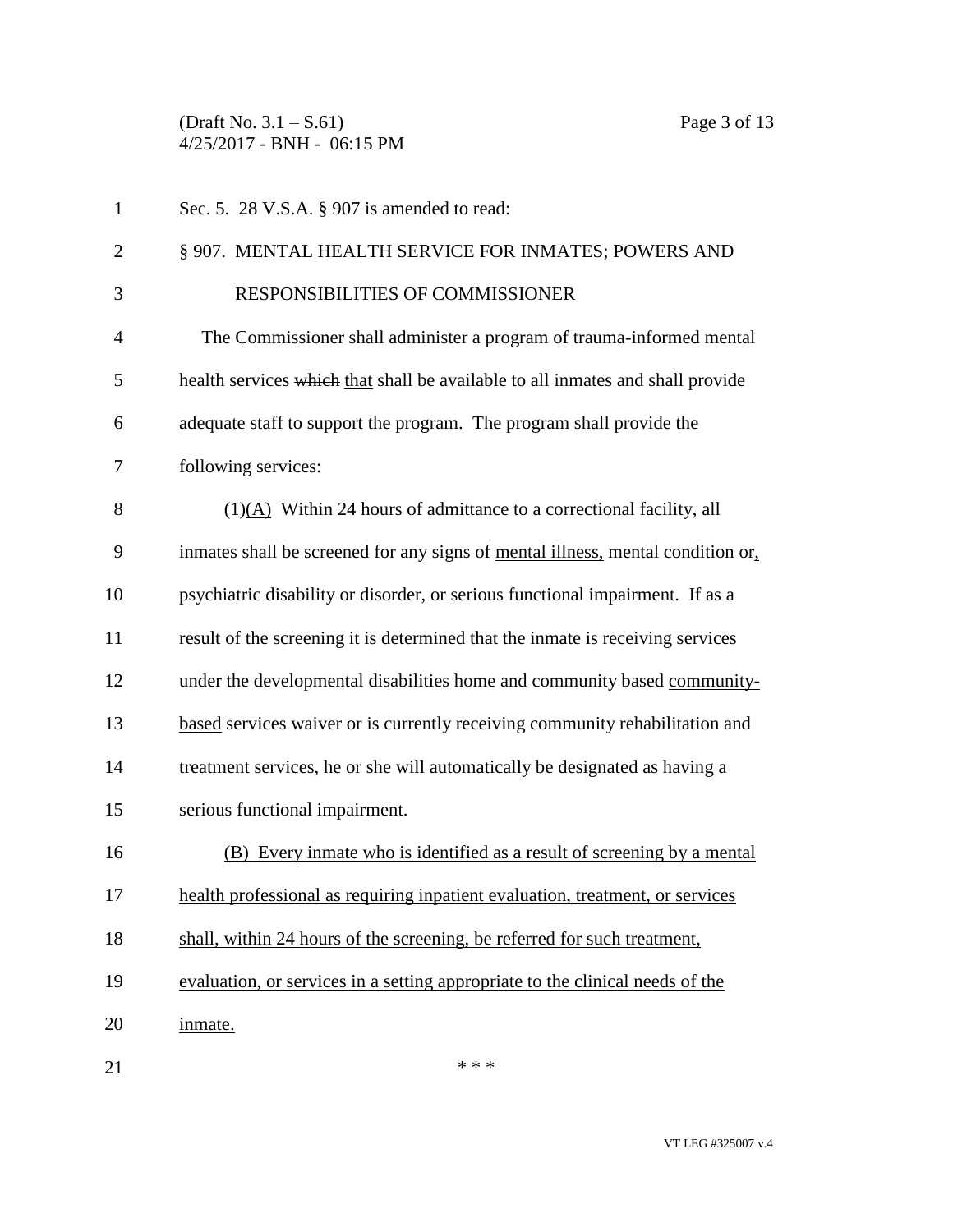(Draft No. 3.1 – S.61) Page 4 of 13 4/25/2017 - BNH - 06:15 PM

| $\mathbf{1}$   | Sec. 6. 28 V.S.A. § 907 is amended to read:                                       |
|----------------|-----------------------------------------------------------------------------------|
| $\overline{c}$ | § 907. MENTAL HEALTH SERVICE FOR INMATES; POWERS AND                              |
| 3              | RESPONSIBILITIES OF COMMISSIONER                                                  |
| 4              | * * *                                                                             |
| 5              | $(1)(A)$ Within 24 hours of admittance to a correctional facility, all            |
| 6              | inmates shall be screened for any signs of mental illness, mental condition or,   |
| 7              | psychiatric disability or disorder, or serious functional impairment. If as a     |
| 8              | result of the screening it is determined that the inmate is receiving services    |
| 9              | under the developmental disabilities home and community-based services            |
| 10             | waiver or is currently receiving community rehabilitation and treatment           |
| 11             | services, he or she will automatically be designated as having a serious          |
| 12             | functional impairment.                                                            |
| 13             | (B) Every inmate who is identified as a result of screening by a mental           |
| 14             | health professional as requiring inpatient evaluation, treatment, or services     |
| 15             | shall, within 24 48 hours of the screening, be referred for provided with such    |
| 16             | treatment, evaluation, or services in a setting appropriate to the clinical needs |
| 17             | of the inmate.                                                                    |
| 18             | * * *                                                                             |
| 19             | Sec. 7. AGENCY OF HUMAN SERVICES; OFFICE OF THE ATTORNEY                          |
| 20             | <b>GENERAL; REPORT TO STANDING COMMITTEES</b>                                     |
| 21             | On or before January 18, 2018:                                                    |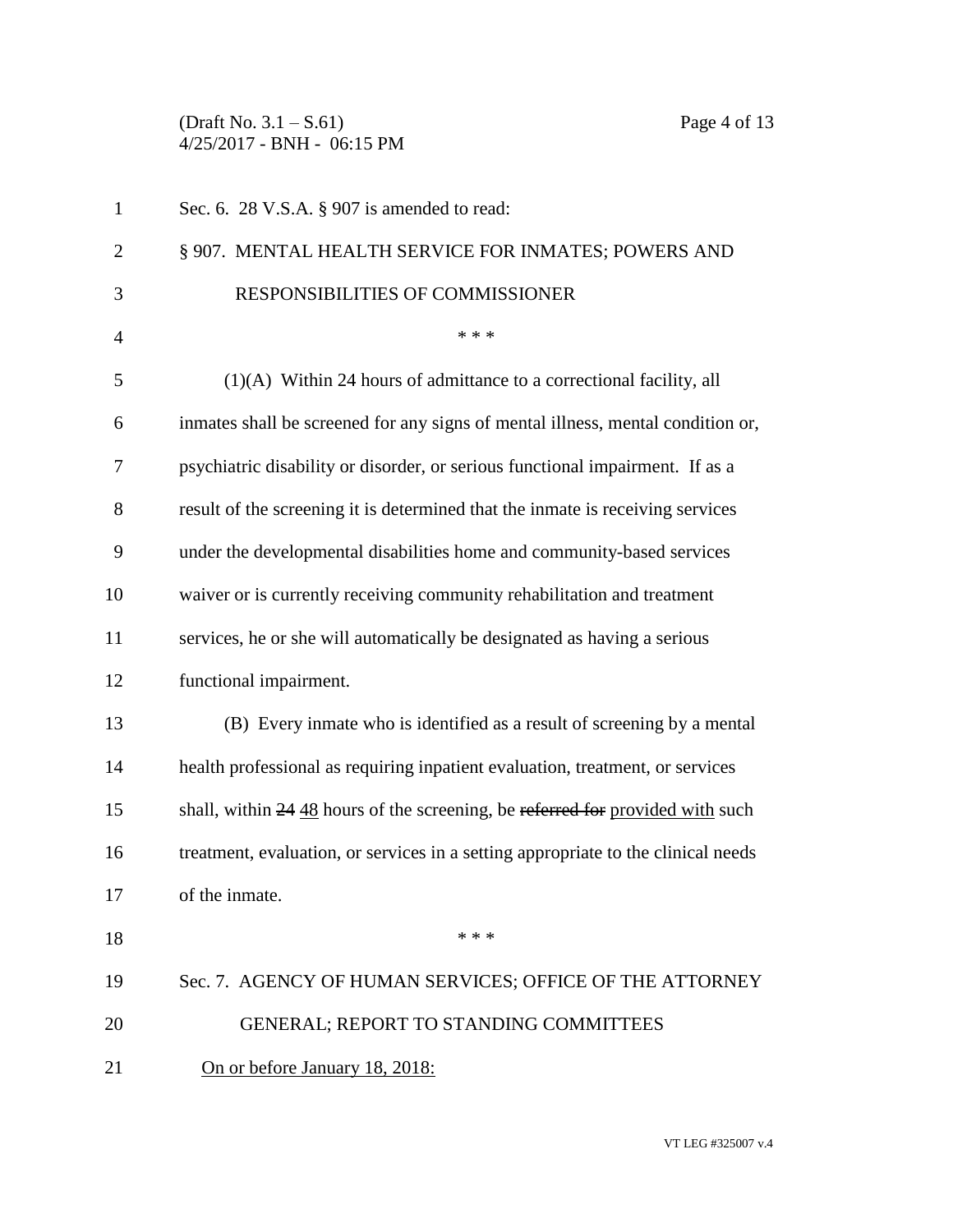(Draft No. 3.1 – S.61) Page 5 of 13 4/25/2017 - BNH - 06:15 PM

| $\mathbf{1}$   | (1) the Secretary of Human Services shall report to the House and                  |
|----------------|------------------------------------------------------------------------------------|
| $\mathbf{2}$   | Senate Committees on Judiciary, the House Committee on Corrections and             |
| 3              | Institutions, the Senate Committee on Health and Welfare, and the House            |
| $\overline{4}$ | Committee on Health Care on how best to provide mental health treatment and        |
| 5              | services to offenders in the custody of the Department of Corrections,             |
| 6              | including recommendations on whether those services should be provided by a        |
| 7              | classified State employee working within the Agency of Human Services, by          |
| 8              | designated agencies, or by other professionals contracted for professional         |
| 9              | mental health care services within the Department; and                             |
| 10             | (2) the Secretary of Human Services, in consultation with the Attorney             |
| 11             | General, shall report to the House and Senate Committees on Judiciary and the      |
| 12             | House and Senate Committees on Appropriations on the resources necessary to        |
| 13             | comply with the requirements set forth in 13 V.S.A. $\S$ 4820(5). The              |
| 14             | <u>Committees on Appropriations shall consider the report during their FY 2019</u> |
| 15             | budget deliberations in determining the appropriate funding for the State to       |
| 16             | meet the requirements of 13 V.S.A. § 4820(c).                                      |
| 17             | Sec. 8. LEGISLATIVE INTENT; DEPARTMENT OF CORRECTIONS;                             |
| 18             | <b>USE OF SEGREGATION</b>                                                          |
| 19             | It is the intent of the General Assembly that the Department of Corrections        |
| 20             | continue to house inmates in the least restrictive setting necessary to ensure     |
| 21             | their own safety as well as the safety of staff and other inmates, and to use      |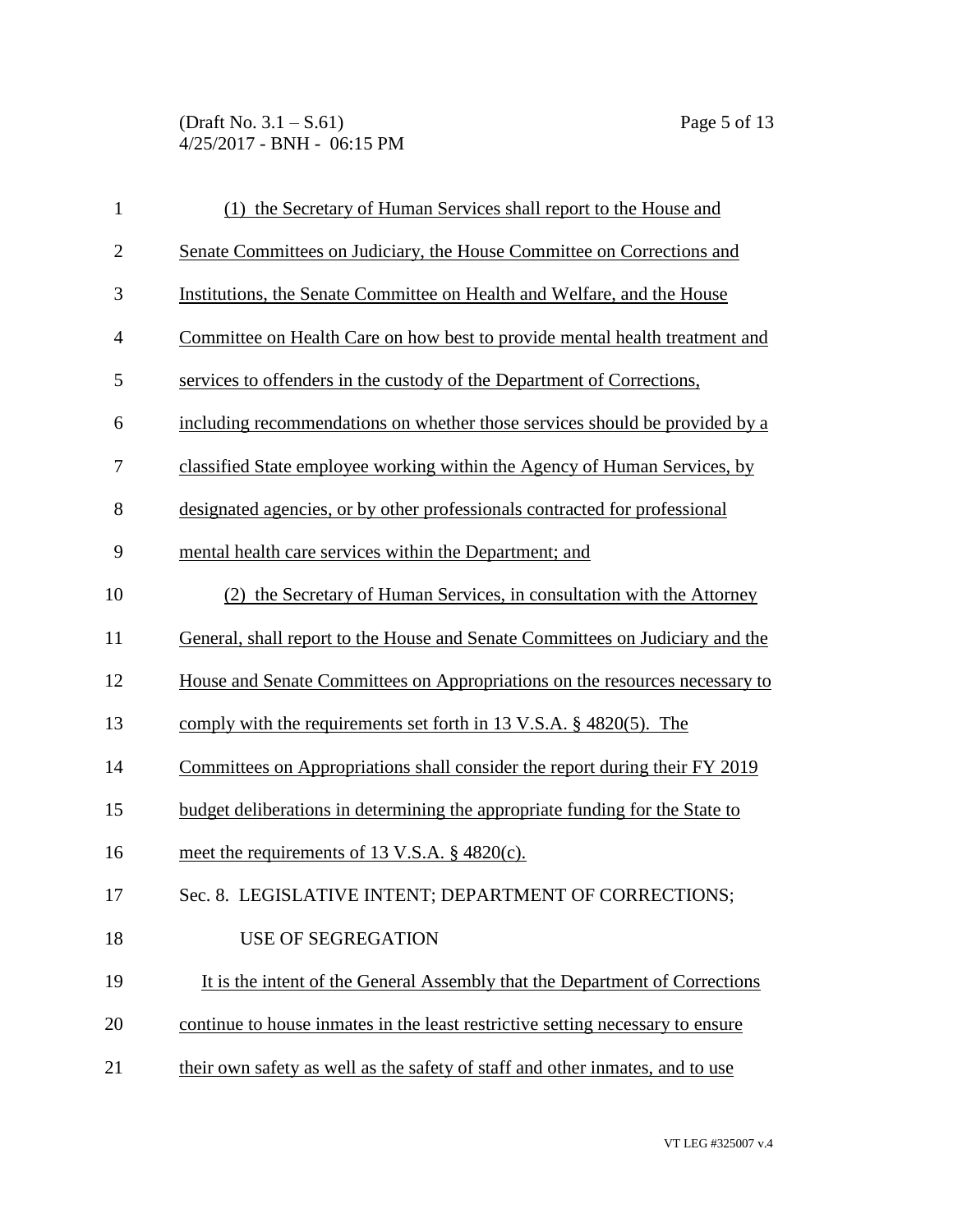(Draft No. 3.1 – S.61) Page 6 of 13 4/25/2017 - BNH - 06:15 PM

| $\mathbf{1}$   | segregation only in instances when it serves a specific disciplinary or          |
|----------------|----------------------------------------------------------------------------------|
| $\overline{2}$ | administrative purpose, pursuant to 28 V.S.A. $\S$ 3, and to ensure that inmates |
| 3              | designated as seriously functionally impaired or inmates with a serious mental   |
| $\overline{4}$ | illness receive the support and rehabilitative services they need.               |
| 5              | Sec. 9. DEPARTMENT OF CORRECTIONS; DEPARTMENT OF                                 |
| 6              | MENTAL HEALTH; FORENSIC MENTAL HEALTH CENTER;                                    |
| 7              | MEMORANDUM OF UNDERSTANDING FOR MENTAL                                           |
| 8              | HEALTH SERVICES; REPORTS                                                         |
| 9              | $(a)(1)$ On or before July 1, 2017, the Department of Corrections shall,         |
| 10             | jointly with the Department of Mental Health, execute a memorandum of            |
| 11             | understanding regarding mental health services for inmates prior to the          |
| 12             | establishment of a forensic mental health center as required by subdivision (c)  |
| 13             | of this section. The memorandum of understanding shall:                          |
| 14             | (A) establish that when an inmate is identified by the Department of             |
| 15             | Corrections as requiring a level of care that cannot be adequately provided by   |
| 16             | the Department of Corrections, then the Department of Mental Health and the      |
| 17             | Department of Corrections will work together to determine how to augment the     |
| 18             | inmate's existing treatment plan until the augmented treatment plan is no        |
| 19             | longer clinically necessary; and                                                 |
| 20             | (B) formally outline the role of the Department of Mental Health                 |
| 21             | Care Management Team in facilitating the clinical placement of inmates           |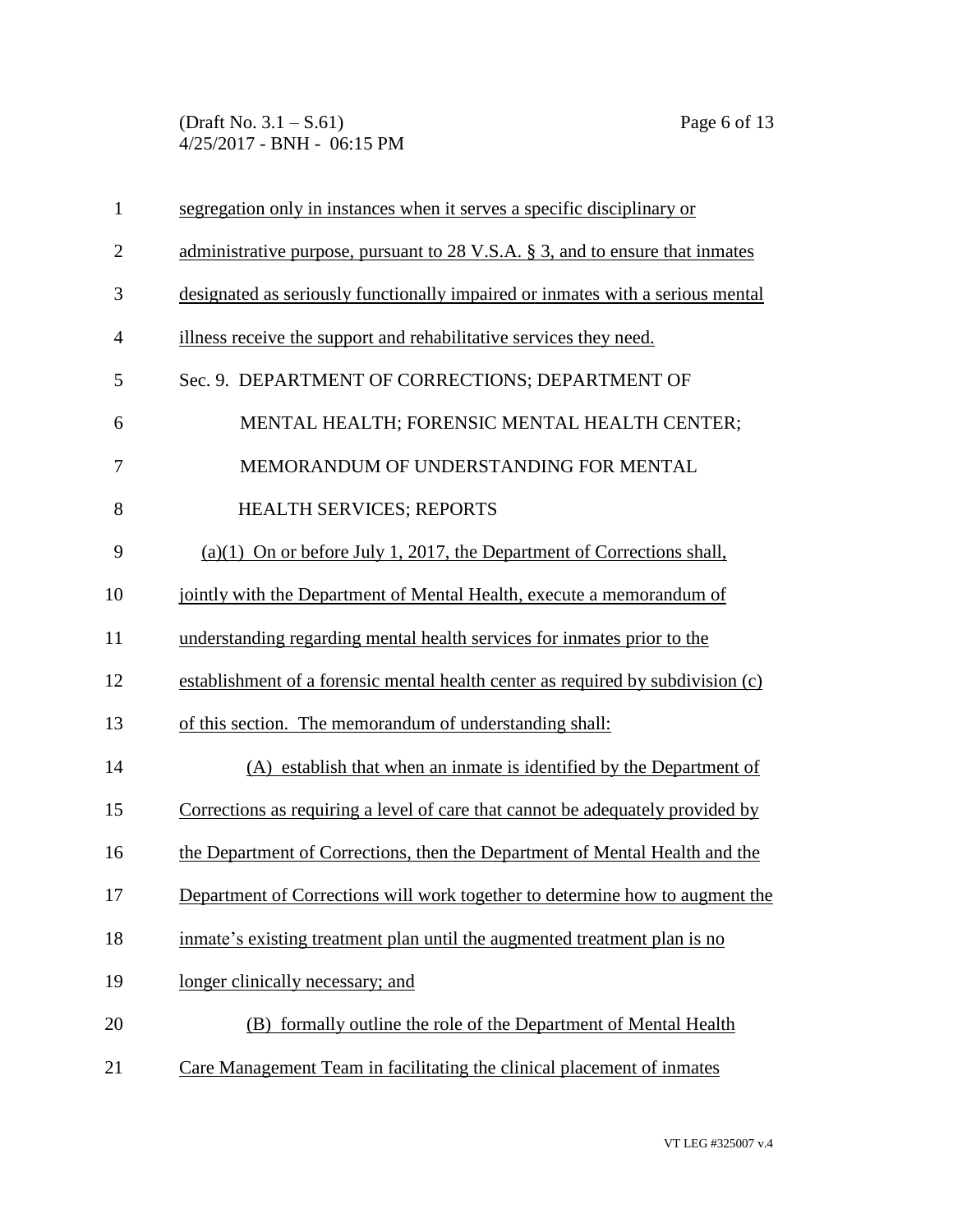(Draft No. 3.1 – S.61) Page 7 of 13 4/25/2017 - BNH - 06:15 PM

| $\mathbf{1}$   | coming into the custody of the Commissioner of Mental Health pursuant to           |
|----------------|------------------------------------------------------------------------------------|
| $\overline{2}$ | Title 13 or Title 18 and inmates voluntarily seeking hospitalization who meet      |
| 3              | inpatient criteria.                                                                |
| $\overline{4}$ | (2) On or before July 1, 2017, the Departments shall jointly report on the         |
| 5              | memorandum of understanding to the Joint Legislative Justice Oversight             |
| 6              | Committee.                                                                         |
| 7              | (b) On or before January 18, 2018, the Department of Corrections shall, in         |
| 8              | consultation with the Department of Mental Health and the designated               |
| 9              | agencies, and in accordance with the principles set forth in 18 V.S.A. § 7251,     |
| 10             | develop a plan to create or establish access to a forensic mental health center    |
| 11             | pursuant to subsection (c) of this section. On or before January 18, 2018, the     |
| 12             | Departments shall jointly report on the plan to the House and Senate               |
| 13             | Committees on Judiciary, the House Committee on Corrections and                    |
| 14             | Institutions, the House Committee on Health Care, and the Senate Committee         |
| 15             | on Health and Welfare.                                                             |
| 16             | (c) On or before July 1, 2019, pursuant to the plan set forth in subsection        |
| 17             | (b) of this section, a forensic mental health center shall be available to provide |
| 18             | comprehensive assessment, evaluation, and treatment for detainees and              |
| 19             | inmates with mental illness, while preventing inappropriate segregation.           |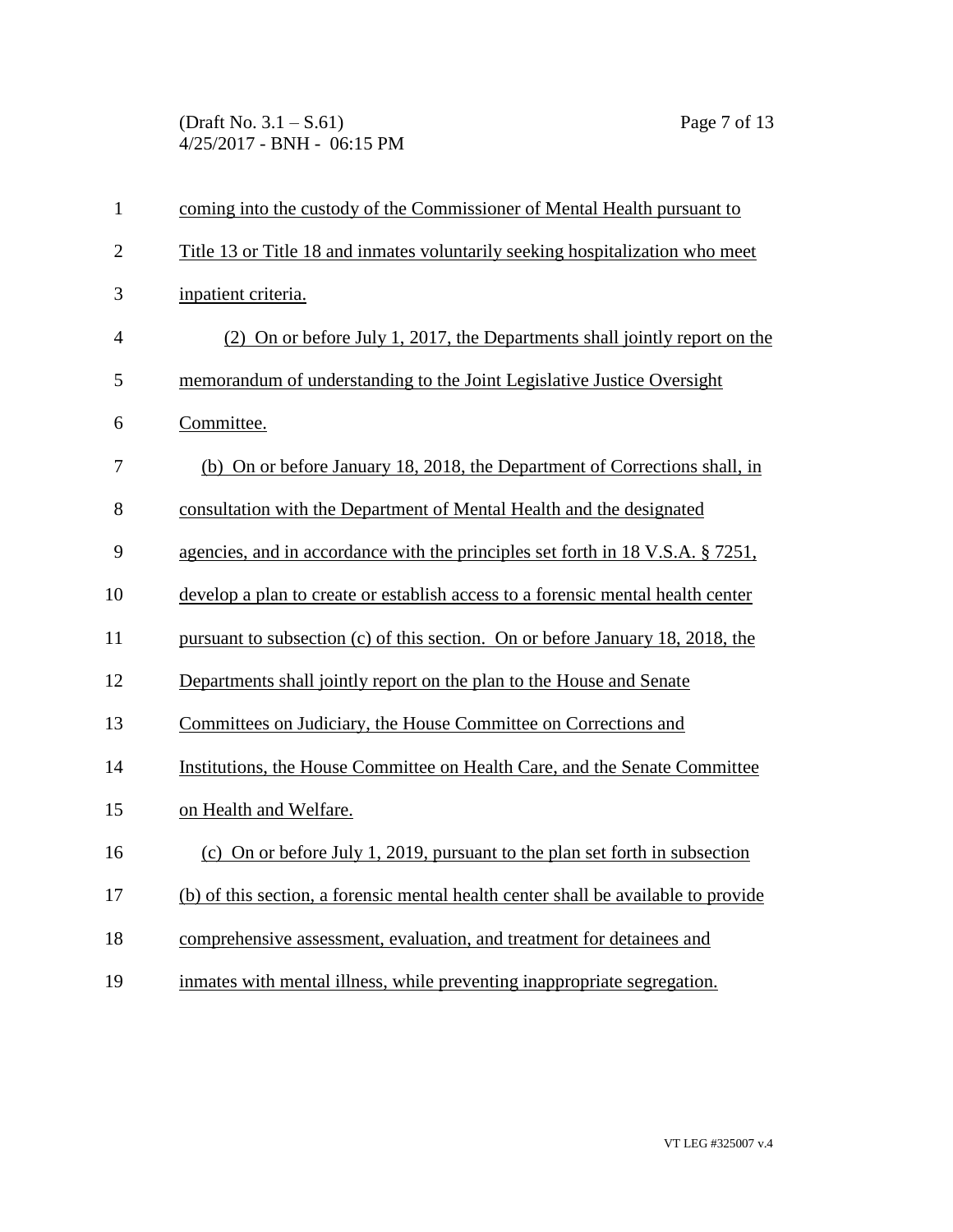(Draft No. 3.1 – S.61) Page 8 of 13 4/25/2017 - BNH - 06:15 PM

| $\mathbf{1}$   | Sec. 10. 2016 Acts and Resolves No. 137, Sec. 7 is amended to read:              |
|----------------|----------------------------------------------------------------------------------|
| $\overline{2}$ | Sec. 7. EFFECTIVE DATE; TRANSITION PROVISION                                     |
| 3              | (a) This act shall take effect on passage.                                       |
| $\overline{4}$ | (b) Except as provided in subsection $(c)$ of this section, the Commissioner     |
| 5              | of Corrections may only release or permit inspection of offender or inmate       |
| 6              | records in reliance upon an exception to the confidentiality of offender and     |
| 7              | inmate records if the exception is created by law, including an exception        |
| 8              | created by rule adopted in accordance with the Administrative Procedure Act      |
| 9              | under the mandate in Sec. 5, 28 V.S.A. $\S$ 107(b)(5).                           |
| 10             | (c) The Department of Corrections may rely upon exceptions to the                |
| 11             | confidentiality of offender and inmate files under directives adopted by the     |
| 12             | Department prior to the effective date of this act until the Commissioner adopts |
| 13             | rules pursuant to the rulemaking mandates of Sec. 5, 28 V.S.A. § 107(a) and      |
| 14             | $(b)(5)$ . On or before September 1, 2016, the Commissioner shall prefile rules  |
| 15             | with the Interagency Committee on Administrative Rules in accordance with        |
| 16             | these mandates. The Commissioner shall update the Joint Legislative Justice      |
| 17             | Oversight Committee on the status of its efforts to adopt the rules at the       |
| 18             | Oversight Committee's first meeting on or after September 1, 2016.               |
| 19             | $(d)(1)$ On August 30, 2016, to implement the rulemaking requirements of         |
| 20             | 28 V.S.A. § 107, the Commissioner prefiled a proposed rule entitled              |
| 21             | "inmate/offender records and access to information" with the Interagency         |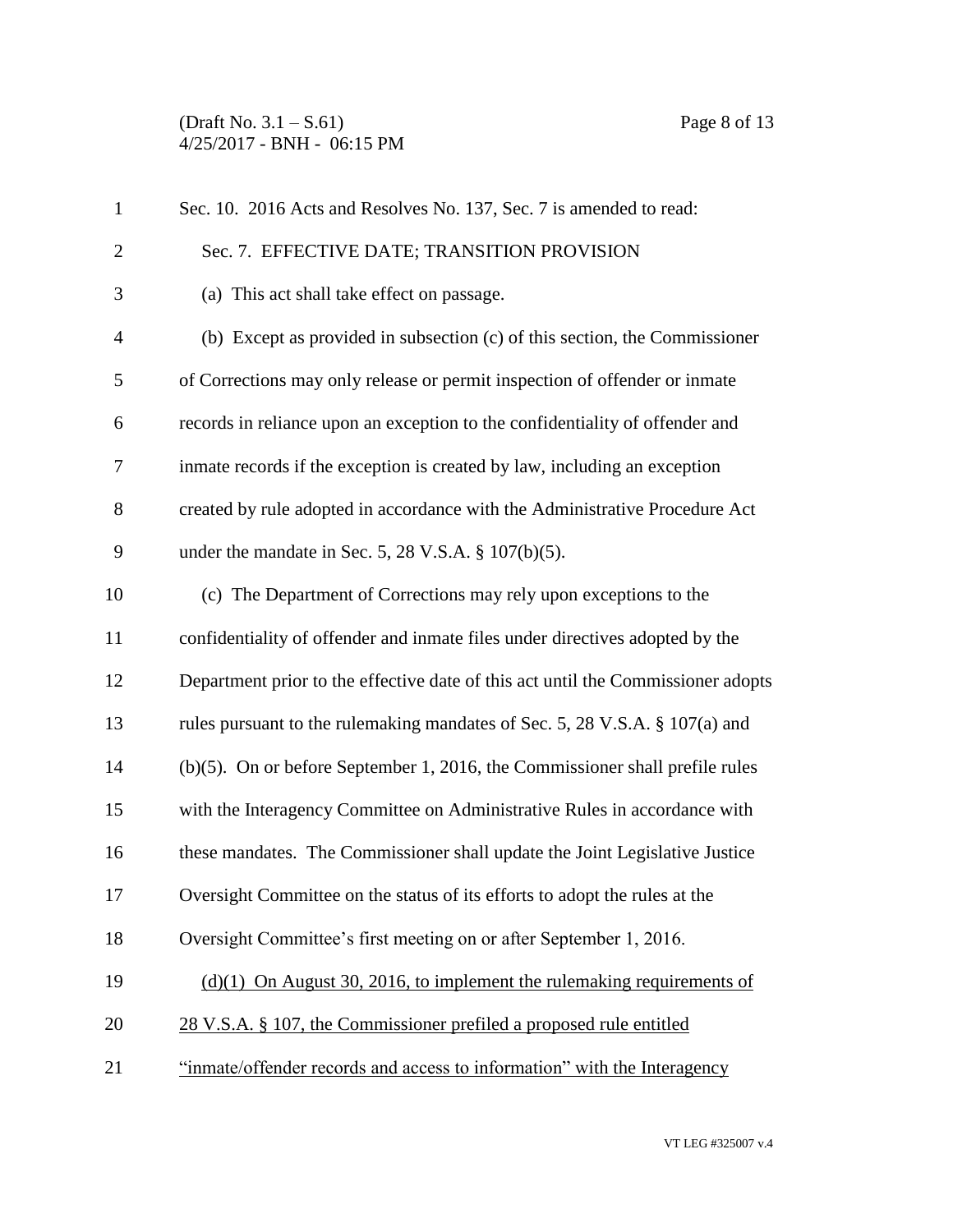(Draft No. 3.1 – S.61) Page 9 of 13 4/25/2017 - BNH - 06:15 PM

| $\mathbf{1}$   | Committee on Administrative Rules. The Commissioner filed the proposed            |
|----------------|-----------------------------------------------------------------------------------|
| $\overline{2}$ | rule, as corrected, with the Secretary of State on October 13, 2016 and the final |
| 3              | proposed rule, as revised, with the Legislative Committee on Administrative       |
| $\overline{4}$ | Rules (LCAR) on January 31, 2017. After reviewing and receiving testimony         |
| 5              | on the final proposed rule, as revised, the House Committee on Corrections        |
| 6              | and Institutions found that it was not consistent with legislative intent because |
| 7              | the rule would potentially cause significant costs and disruptions to the         |
| 8              | Department.                                                                       |
| 9              | (2) The Commissioner shall:                                                       |
| 10             | (A) withdraw the proposed final rule filed with LCAR on January 31,               |
| 11             | 2017; and                                                                         |
| 12             | (B) redraft the proposed rule so that it reflects legislative intent as           |
| 13             | described in subsection (e) of this section.                                      |
| 14             | (3) The Department of Corrections may continue to rely upon                       |
| 15             | exceptions to the confidentiality of offender and inmate files under directives   |
| 16             | adopted by the Department prior to May 26, 2016 until the Commissioner            |
| 17             | adopts final rules as required under 28 V.S.A. § 107.                             |
| 18             | (e) The General Assembly intends that, in either of the following situations,     |
| 19             | 28 V.S.A. § 107 shall be interpreted not to require the Department to provide     |
| 20             | an inmate or offender a copy of records:                                          |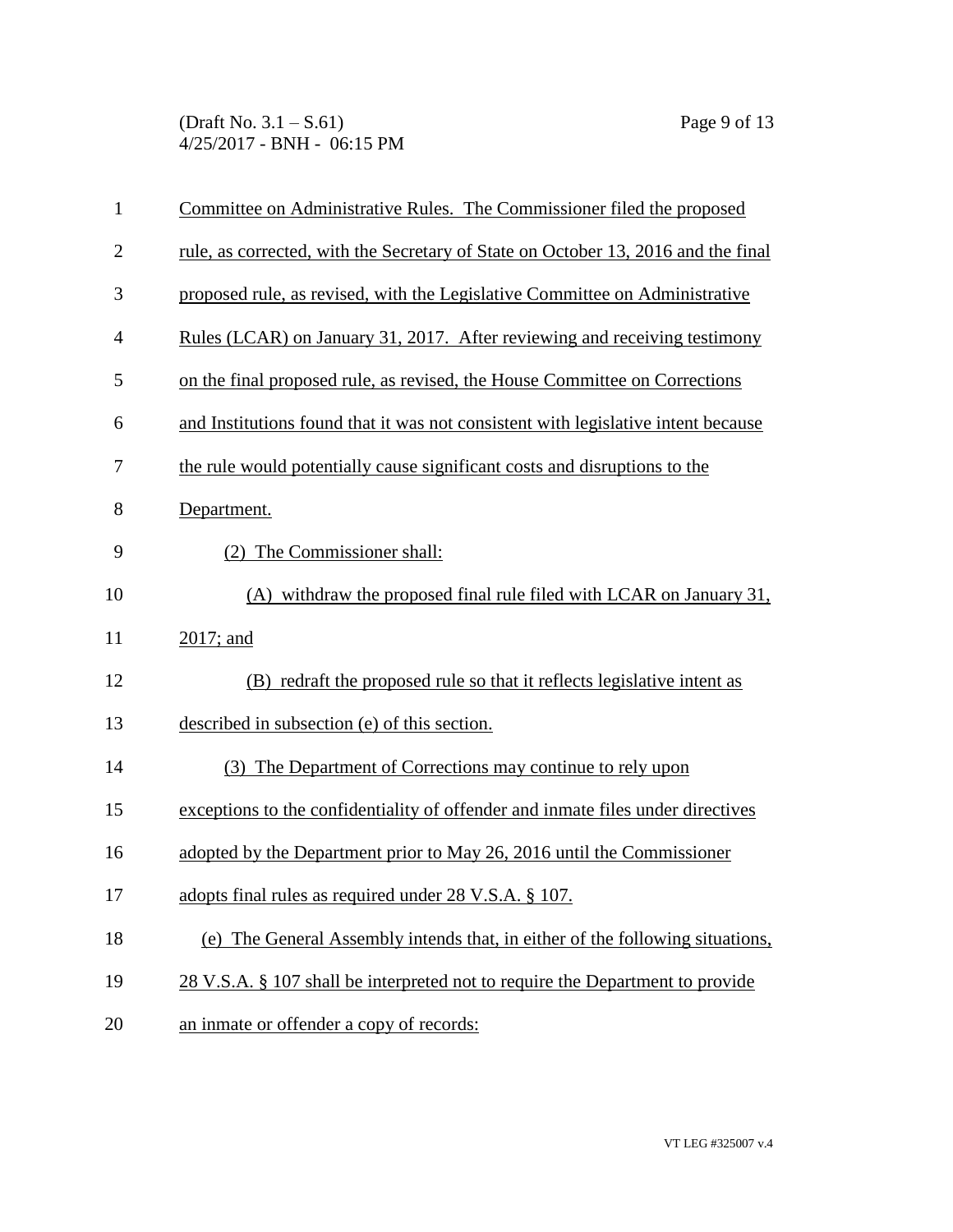(Draft No. 3.1 – S.61) Page 10 of 13 4/25/2017 - BNH - 06:15 PM

| $\mathbf{1}$   | (1) Previously provided by the Department to the inmate or offender, if         |
|----------------|---------------------------------------------------------------------------------|
| $\overline{2}$ | the inmate or offender has custody of or the right to access the copy.          |
| 3              | (2) If the inmate or offender is responsible for the loss or destruction of     |
| $\overline{4}$ | a previously provided copy. In the case of such loss or destruction, the inmate |
| 5              | or offender may—subject to the limitations of 28 V.S.A. § 107—be entitled to    |
| 6              | a replacement copy, but the Department may charge him or her for the            |
| 7              | replacement copy in accordance with law.                                        |
| 8              | (f) On or before October 1, 2017, the Commissioner shall:                       |
| 9              | (1) develop a plan to implement and use modern records management               |
| 10             | technology and practices in order to minimize the costs of reviewing,           |
| 11             | redacting, and furnishing such records in accordance with law; and              |
| 12             | (2) send to the members of the House Committee on Corrections and               |
| 13             | Institutions and of the Senate Committee on Institutions a copy of the plan     |
| 14             | required under subdivision (1) of this subsection, and a written report that:   |
| 15             | (A) summarizes the status of the Department's efforts to redraft the            |
| 16             | rules as required under subsection (d) of this section; and                     |
| 17             | (B) outlines the implementation steps, expected benefits and costs to           |
| 18             | the State of Vermont, and time line associated with transitioning to digital    |
| 19             | delivery of inmate and offender records.                                        |
| 20             | (g) On or before January 15, 2018, the Commissioner shall submit a copy         |
| 21             | of the redrafted rules to the House Committee on Corrections and Institutions   |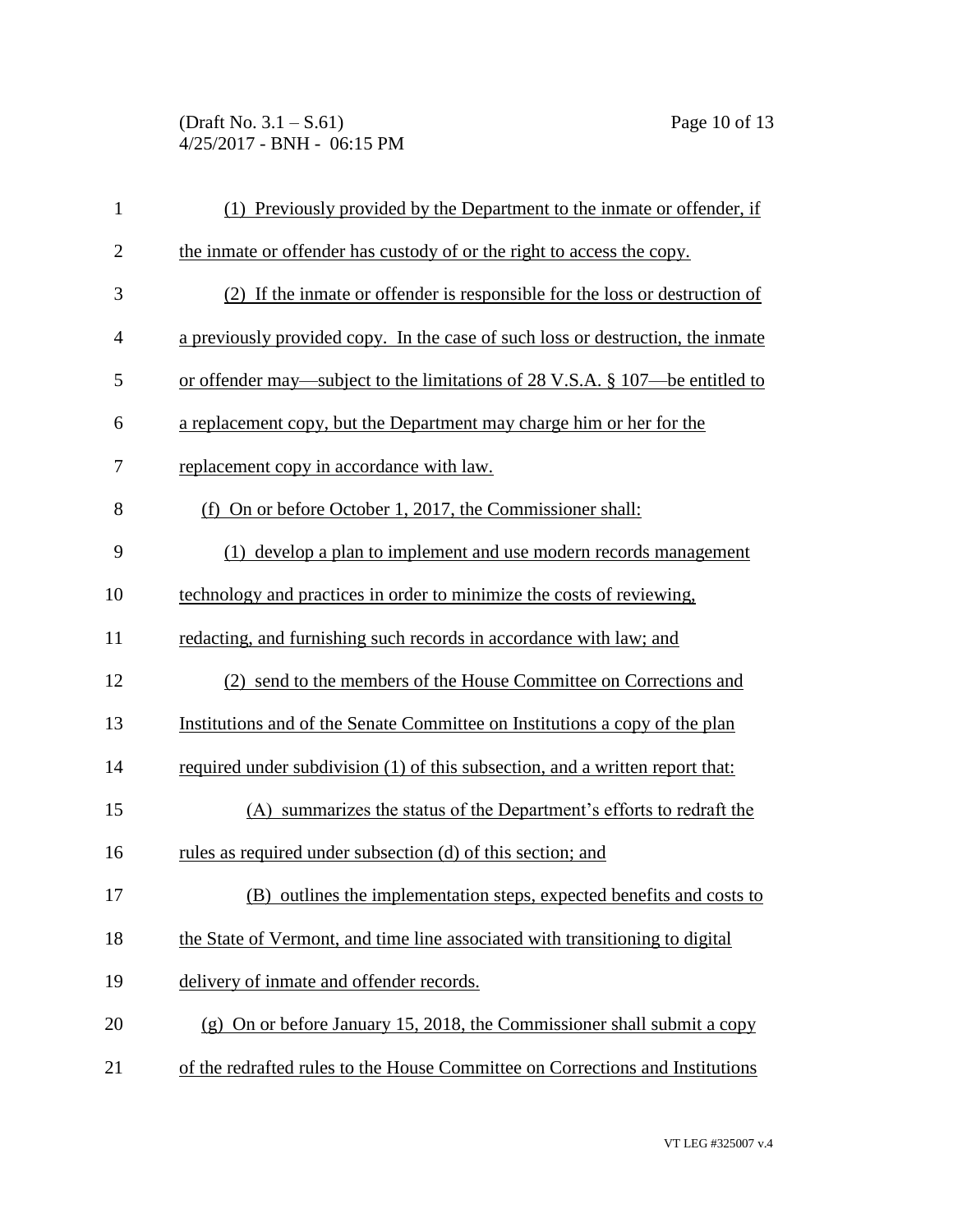(Draft No. 3.1 – S.61) Page 11 of 13 4/25/2017 - BNH - 06:15 PM

| $\mathbf{1}$   | and to the Senate Committee on Institutions. On or before July 1, 2018, the    |
|----------------|--------------------------------------------------------------------------------|
| $\overline{2}$ | Commissioner shall prefile the redrafted rules, as may be revised, with the    |
| 3              | Interagency Committee on Administrative Rules.                                 |
| $\overline{4}$ | Sec. 11. SUBSTANCE ABUSE RECOVERY SERVICES AT                                  |
| 5              | <b>CORRECTIONAL FACILITIES; STUDY</b>                                          |
| 6              | (a) The Commissioner of Corrections, in consultation with the Division of      |
| 7              | Alcohol and Drug Abuse and the Judiciary, shall study approaches to            |
| 8              | substance abuse recovery services in State and out-of-state correctional       |
| 9              | facilities for inmates who are in need of substance abuse recovery in order to |
| 10             | provide a holistic approach to their recovery. The study shall include:        |
| 11             | (1) a review of recovery regimens for inmates, including:                      |
| 12             | (A) screening by a medical and mental health professional upon                 |
| 13             | initial entry into a correctional facility;                                    |
| 14             | (B) continuing preexisting prescriptions and medication treatments             |
| 15             | during an inmate's incarceration;                                              |
| 16             | (C) providing supportive and treatment-enhancing activities                    |
| 17             | throughout the inmate's incarceration, including recovery coaching, certified  |
| 18             | drug and alcohol counselors, and technology-enabled substance abuse recovery   |
| 19             | programs; and                                                                  |
| 20             | (D) developing relationships with community providers once an                  |
| 21             | inmate approaches release;                                                     |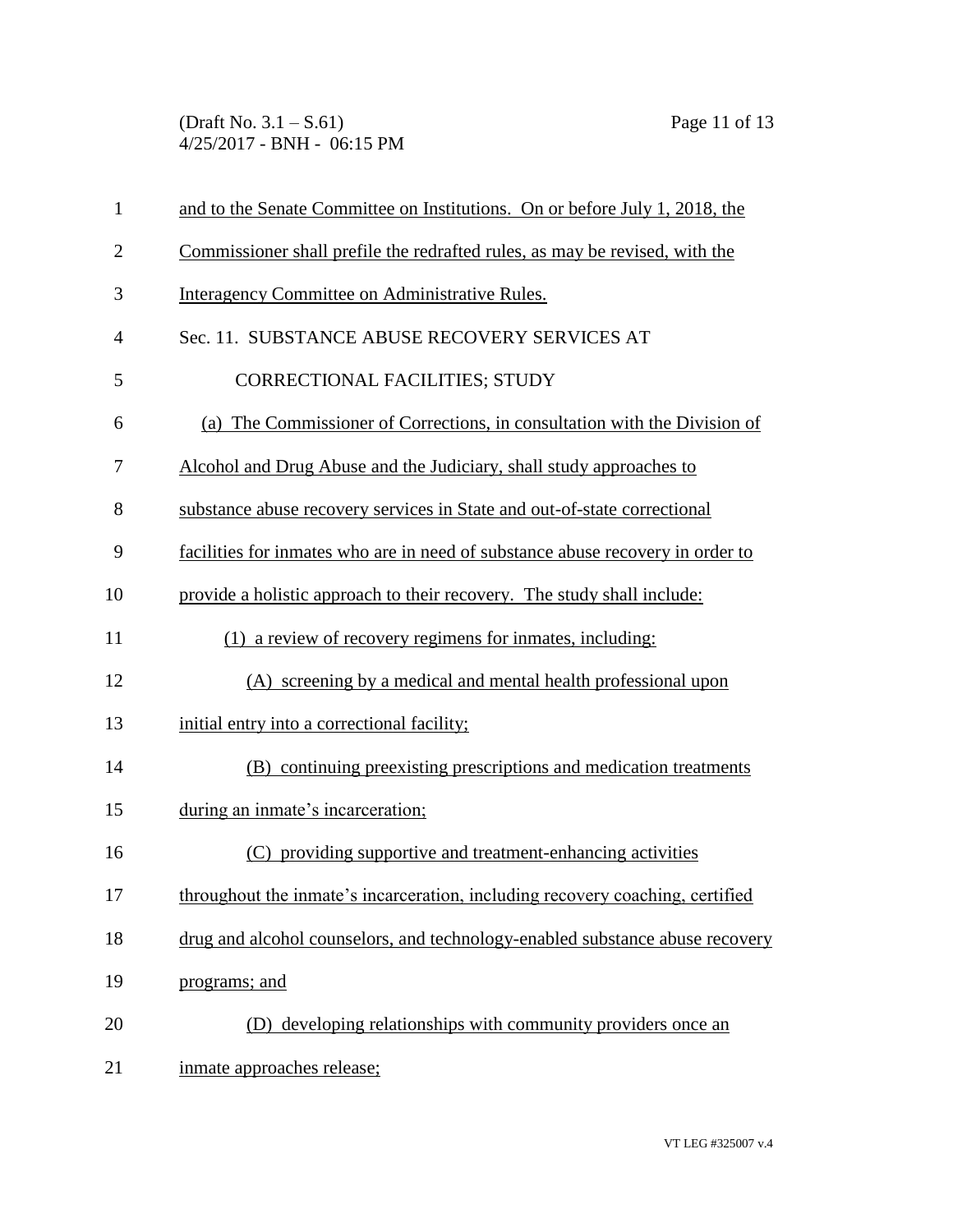(Draft No. 3.1 – S.61) Page 12 of 13 4/25/2017 - BNH - 06:15 PM

| $\mathbf{1}$   | (2) ways to link recovery programs with increased secondary and                 |
|----------------|---------------------------------------------------------------------------------|
| $\overline{2}$ | postsecondary educational opportunities and job skills and training             |
| 3              | opportunities;                                                                  |
| $\overline{4}$ | (3) opportunities to develop and use self-help peer groups to assist in         |
| 5              | recovery and in maintaining abstinence;                                         |
| 6              | (4) opportunities for mandatory and voluntary services;                         |
| 7              | (5) the estimated number of inmates impacted and costs associated with          |
| 8              | providing recovery services; and                                                |
| 9              | (6) any operational challenges associated with providing recovery               |
| 10             | services.                                                                       |
| 11             | (b) On or before December 1, 2017, the Commissioner of Corrections shall        |
| 12             | submit a report to the House Committees on Corrections and Institutions, on     |
| 13             | Human Services, and on Judiciary and the Senate Committees on Institutions,     |
| 14             | on Health and Welfare, and on Judiciary on the findings of the study described  |
| 15             | in subsection (a) of this section. The report shall include recommendations for |
| 16             | legislative action to implement new recovery services based on the findings of  |
| 17             | the study.                                                                      |
| 18             | Sec. 12. EFFECTIVE DATES                                                        |
| 19             | (a) This section, Sec. 9 (Department of Corrections; Department of Mental       |
| 20             | Health; forensic mental health center; memorandum of understanding for          |